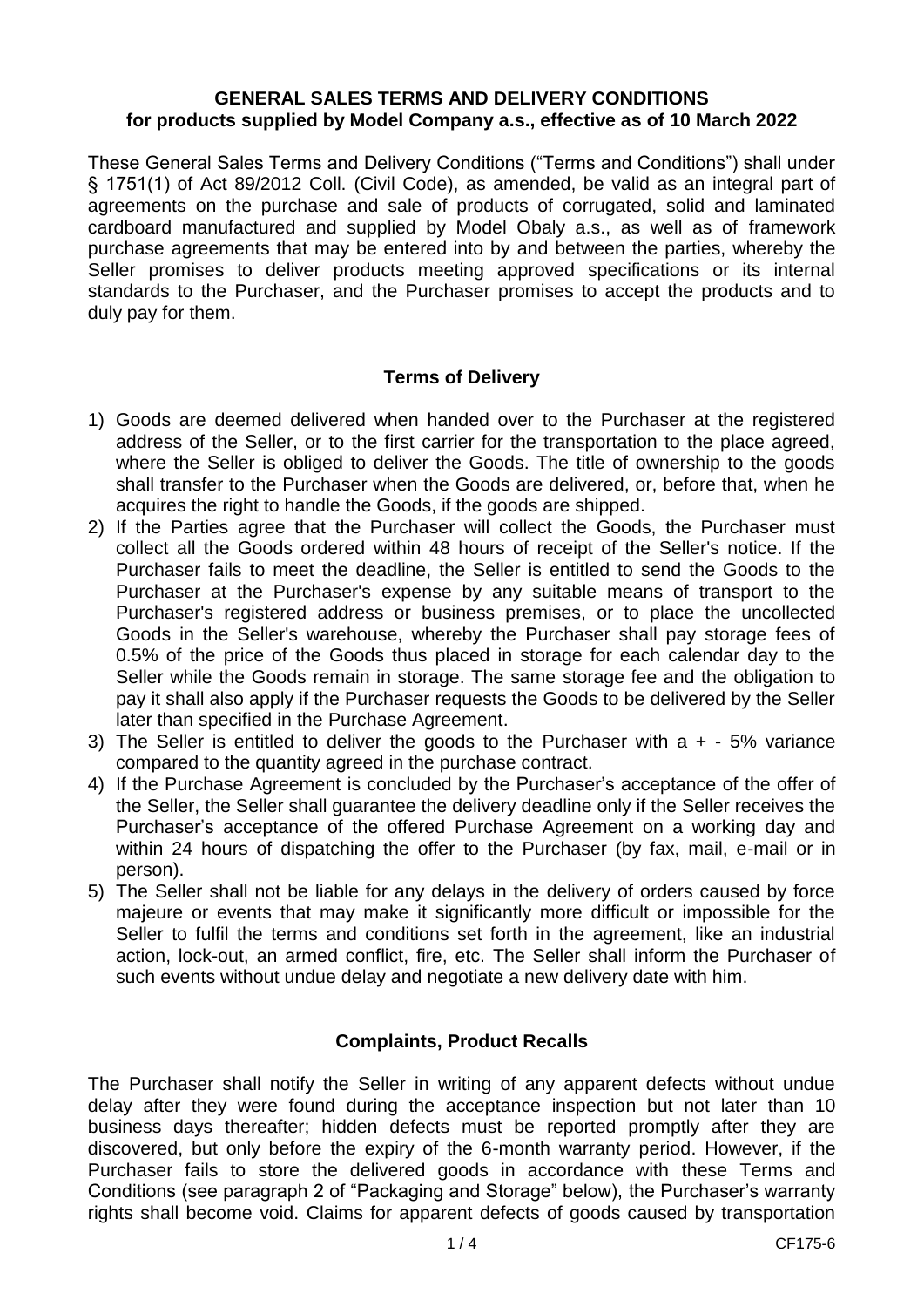need to be proven by a report signed by the forwarder or the driver, as the case may be, that the Purchaser submits to the Seller and which will specify the apparent defects and their extent. If the above report is not submitted at the time when the Purchase claims his rights under the Seller's liability for defects at the latest, the Seller shall be under no obligation to accept the claim. The goods under complaint shall be tested according to current standards.

# **Packaging and Storage**

- 1) The Goods shall be shipped on A-type EUR pallets, unless specified otherwise on the delivery note. The Purchaser shall return to the Seller EUR pallets of the same type (in accordance with the UIC 435-2 standard and the relevant Czech technical standard – types A, B or C; pallet type specifications are available on the [www.modelgroup.com](http://www.modelgroup.com/) website) or any other type of returnable pallets at his own cost undamaged back to the Seller within 2 months of the delivery of the goods shipped on those pallets. If the returnable pallets are not delivered to the Seller within that period, the Seller may invoice the Purchaser for the pallets with a 14 days due date for the payment of the invoice. If the price of EUR pallets or of any other returnable pallets was not stipulated in the Purchase Agreement, the Purchaser shall be charged acquisition price for the pallets. If the Goods are delivered on single-use pallets, the Purchaser shall pay the Seller the price agreed in the Purchase Agreement or, if the price was not stipulated, their purchase price by the due date set for the payment for the Goods.
- 2) In order to preserve the qualities of the Goods, it is crucial to adequately protect them from damage during both transportation and storage. The Goods must be stored indoor in a dry and well aired space, and protected from weather, ground moisture and radiant heat. Suitable storage conditions include temperatures from  $+5$  to  $+45$  degrees Celsius and humidity between 30% and 70%.

# **Price and Payment Conditions**

- 1) Unless agreed otherwise in the Purchase Agreement, the purchase price shall be the exclusive of VAT (EXW pursuant to INCOTERMS 2010). The purchase price is agreed on in the Purchase Agreement, in a written form, as a rule. The Seller has the right to change the agreed purchase price unilaterally with a notice sent to the Purchaser only in such a case that the purchase price of any of the input costs for the production and delivery of the goods (e.g. paper, energy, transport, etc.) has demonstrably changed compared to the date of conclusion of the Purchase Agreement, in the ratio of the change in the price of the relevant input costs to the agreed purchase price of the goods. The Seller shall provide evidence of the changes in the purchase prices of the relevant input costs on the date of conclusion of the Purchase Agreement and on the date of the change, either by means of data from the statistics of the EUWID independent periodical for the German market, or by means of other documents supporting the change in the Seller's purchase price (e.g. purchase invoices, contracts, etc.).
- 2) Unless a different method of payment has been agreed by Contracting Parties, the Purchaser shall pay the purchase price of the delivered Goods on the basis of an invoice (a tax invoice) issued by the Seller within the maturity period of 15 days of the invoice issue date. Unless agreed otherwise, the Seller may issue the invoice as an electronic document in the PDF format and send it to the Purchaser by e-mail; if the Seller does not know the Purchaser's e-mail address designated for invoice delivery, the Purchaser shall provide the Seller with such address in writing upon request.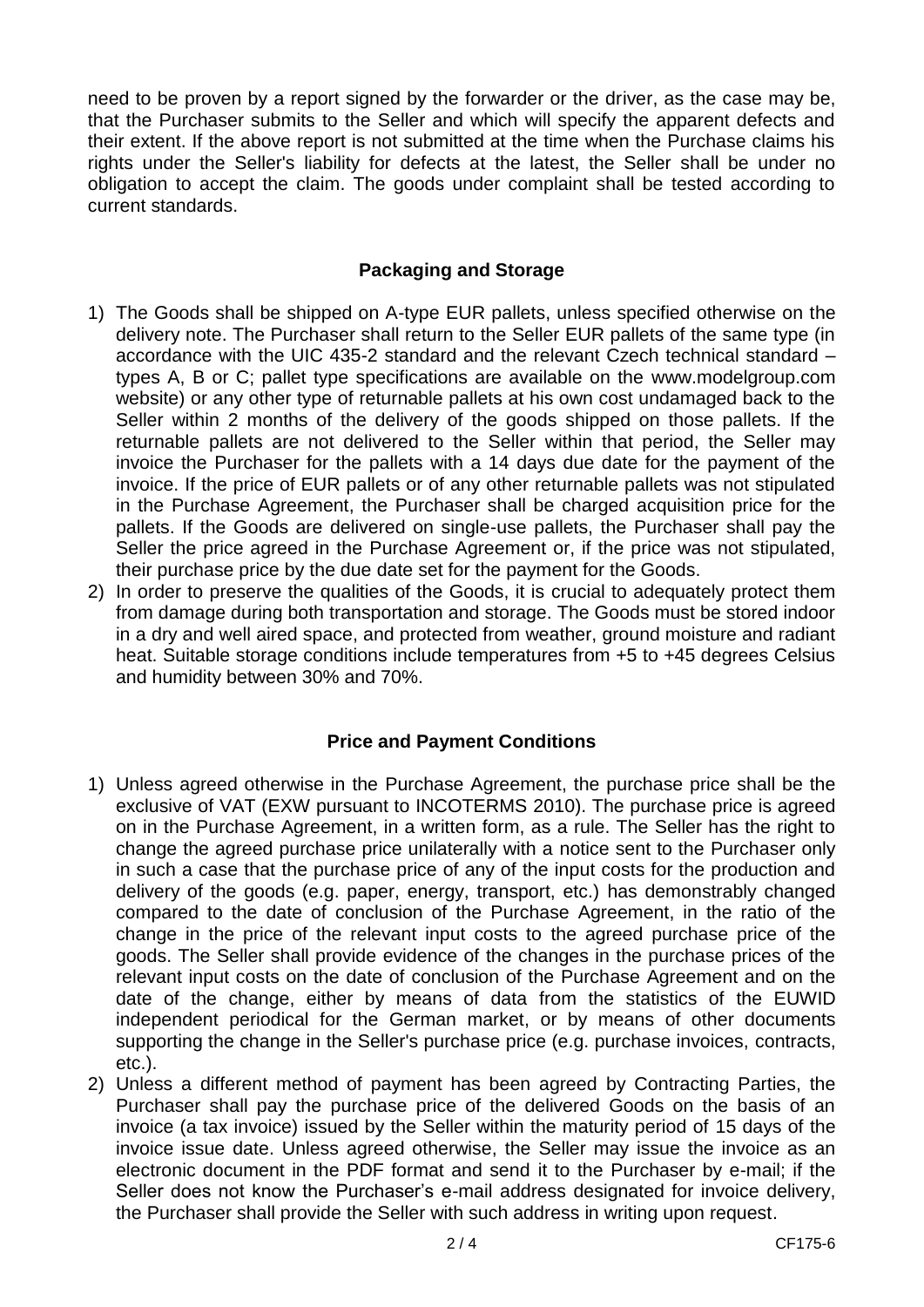- 3) A delay in payment of the purchase price is a serious breach of the Purchase Agreement and it gives the Seller the right to withdraw from the Purchase Agreement. In this case, the Seller also has the right to withdraw from all other Purchase Agreements entered into with the Purchaser, from the framework purchase agreement (if one has been made), or to refuse to deliver any other goods to the Purchaser until all of his outstanding arrears including accessions thereof have been made good. Provisions of this paragraph shall also apply to cases when the Purchaser is in arrears with the payment of the purchase price (or its part) that should have been made in advance.
- 4) In the case of delay in payment of the invoiced purchase price, the Purchaser shall pay the Seller an interest of 0.05% on the outstanding sum for every day of delay until day 30 after due date; starting on day 31 after due date, the interest charged on the invoiced purchase price shall be 0.15% for every day of delay until the payment is made.

# **Steel-rule Dies, Outer Forms, Graphic Design and Specimens**

- 1) The Seller reserves the ownership rights to, and copyright on, all steel-rule dies, outer forms, graphic design, specimens, drawings and other similar items related to the Goods supplied, unless they were paid for by the Purchaser. If the Purchaser provides the Seller with a graphic design of the future product or with materials for the development of such graphic design or with the construction design of the required product, the Purchaser shall have full liability for the contained texts, images, shapes, etc. The Purchaser is fully aware of the fact that the content of his graphic design, materials for the development of a graphic design and/or construction design must not infringe the rights of any third parties, particularly the rights to trademarks, trade name, patents, industrial designs, etc.
- 2) Unless the steel-rule dies and/or printing forms/photopolymer plates were supplied by the Purchaser, the Purchaser shall reimburse the Seller for the costs of manufacturing them. These costs are usually included in the first invoice issued for the new product supplied, and are listed separately from the price for the Goods supplied on the tax invoice.
- 3) The Seller promises to keep all production aids, i.e. steel-rule dies and printing forms/photopolymer plates, free of charge for a period of 2 years of their last use. After that period, if the Purchaser does not meanwhile ask for them, the items will be disposed of at the Seller's costs.
- 4) The Purchaser shall not be charged for the development and manufacture of the first three samples related to the given inquiry or order. The Purchaser shall reimburse the Seller for the development and manufacture costs of all other samples.
- 5) The Purchaser shall give advance notice to the Seller in writing of any specific requirements relating to the Goods that ensue from generally binding legal regulations (e.g. Decree 38/2001 Coll. on hygienic requirements for products intended to be used in contact with food). If he fails to comply with this obligation, the Purchaser undertakes to compensate the Seller for losses suffered as a result of, e.g., inappropriate use of products, penalties levied by state authorities, and the like. Generally, it is understood that the packaging produced by the Seller for use in the food industry does not come in direct contact with food, unless otherwise agreed in writing with the Purchaser.
- 6) The Seller may use discards and waste material generated during the manufacture of the Goods that bear the Purchaser's trade name, his logo, protected trade mark or any other marking that the Purchaser has the right to use as spacing material for packaging products for other customers, or have it recycled.